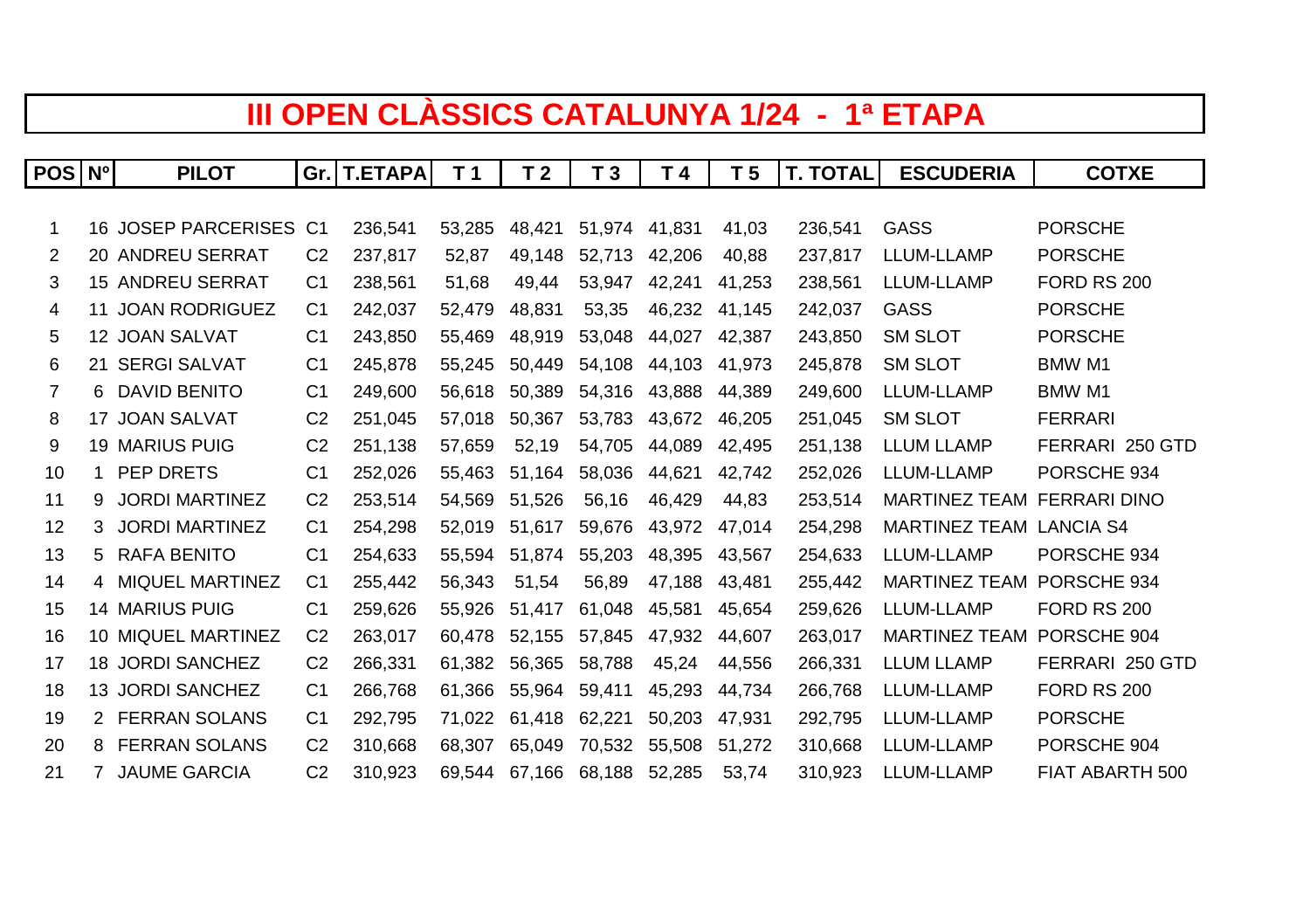## **III OPEN CLÀSSICS CATALUNYA 1/24 - 2ª ETAPA**

| POS | N <sub>o</sub> | <b>PILOT</b>               |                | Gr. T.ETAPA | T <sub>1</sub> | T <sub>2</sub> | T <sub>3</sub> | T 4    | T <sub>5</sub> | <b>T. TOTAL</b> | <b>ESCUDERIA</b>     | <b>COTXE</b>        |
|-----|----------------|----------------------------|----------------|-------------|----------------|----------------|----------------|--------|----------------|-----------------|----------------------|---------------------|
|     |                |                            |                |             |                |                |                |        |                |                 |                      |                     |
| 1   |                | <b>15 ANDREU SERRAT</b>    | C <sub>1</sub> | 234.501     | 51.307         | 48.172         | 50.707         | 43.835 | 40.48          | 473,062         | LLUM-LLAMP           | <b>FORD RS 200</b>  |
| 2   |                | <b>16 JOSEP PARCERISES</b> | C <sub>1</sub> | 237.787     | 52.57          | 47.775         | 51.473         | 45.054 | 40.915         | 474.328         | GASS                 | <b>PORSCHE</b>      |
| 3   |                | 20 ANDREU SERRAT           | C <sub>2</sub> | 241,238     | 53,308         | 49.306         | 52,639         | 42,984 | 43,001         | 479,055         | LLUM-LLAMP           | <b>FORD RS 200</b>  |
| 4   |                | 11 JOAN RODRIGUEZ          | C <sub>1</sub> | 238,591     | 52,6           | 48.875         | 52,368         | 42,961 | 41.787         | 480,628         | GASS                 | <b>PORSCHE</b>      |
| 5   |                | 12 JOAN SALVAT             | C <sub>1</sub> | 243,742     | 53.089         | 52.12          | 52,962         | 43,226 | 42.345         | 487.592         | <b>SM SLOT</b>       | <b>PORSCHE</b>      |
| 6   | 3              | <b>JORDI MARTINEZ</b>      | C <sub>1</sub> | 237,790     | 52,515         | 49.699         | 52,313         | 42,104 | 41.159         | 492,088         | <b>MARTINEZ TEAM</b> | <b>LANCIA S4</b>    |
| 7   |                | 17 JOAN SALVAT             | C <sub>2</sub> | 241,400     | 53.732         | 49.378         | 53.777         | 42,755 | 41.758         | 492,445         | <b>SM SLOT</b>       | <b>FERRARI</b>      |
| 8   | $\mathbf{1}$   | PEP DRETS                  | C <sub>1</sub> | 241,633     | 55.354         | 48.817         | 53,053         | 42.967 | 41.442         | 493,659         | LLUM-LLAMP           | PORSCHE 934         |
| 9   |                | <b>19 MARIUS PUIG</b>      | C <sub>2</sub> | 242,745     | 52.574         | 49,509         | 55,598         | 43,705 | 41,359         | 493,883         | <b>LLUM LLAMP</b>    | FERRARI 250 GTD     |
| 10  | 6              | <b>DAVID BENITO</b>        | C <sub>1</sub> | 244,685     | 54,265         | 49.631         | 55,893         | 43,463 | 41.433         | 494,285         | LLUM-LLAMP           | <b>BMW M1</b>       |
| 11  | 4              | <b>MIQUEL MARTINEZ</b>     | C <sub>1</sub> | 243.046     | 54.263         | 50.613         | 53.482         | 42.717 | 41.971         | 498,488         | <b>MARTINEZ TEAM</b> | PORSCHE 934         |
| 12  |                | 21 SERGI SALVAT            | C <sub>1</sub> | 254,200     | 53.716         | 53.733         | 52,86          | 47.202 | 46.689         | 500,078         | <b>SM SLOT</b>       | BMW M1              |
| 13  | 9              | <b>JORDI MARTINEZ</b>      | C <sub>2</sub> | 247,072     | 52.771         | 49,993         | 55,231         | 46,244 | 42.833         | 500,586         | <b>MARTINEZ TEAM</b> | <b>FERRARI DINO</b> |
| 14  | 5              | <b>RAFA BENITO</b>         | C <sub>1</sub> | 248,458     | 53.974         | 52.531         | 56,119         | 43.932 | 41,902         | 503,091         | LLUM-LLAMP           | PORSCHE 934         |
| 15  |                | <b>14 MARIUS PUIG</b>      | C <sub>1</sub> | 256.620     | 54.317         | 51.689         | 58.311         | 46.237 | 46.066         | 516,246         | LLUM-LLAMP           | <b>FORD RS 200</b>  |
| 16  |                | 18 JORDI SANCHEZ           | C <sub>2</sub> | 251,266     | 55,398         | 51,333         | 54,177         | 46,81  | 43,548         | 517,597         | <b>LLUM LLAMP</b>    | <b>FERRARI</b>      |
| 17  |                | 13 JORDI SANCHEZ           | C <sub>1</sub> | 256,757     | 56,3           | 56.624         | 54,713         | 45,767 | 43.353         | 523,525         | LLUM-LLAMP           | <b>FORD</b>         |
| 18  |                | 10 MIQUEL MARTINEZ         | C <sub>2</sub> | 260,657     | 55.476         | 52.238         | 57,639         | 49,42  | 45.884         | 523,674         | <b>MARTINEZ TEAM</b> | PORSCHE 904         |
| 19  |                | 2 FERRAN SOLANS            | C <sub>1</sub> | 262,775     | 58,516         | 54,01          | 59,935         | 46,337 | 43,977         | 555,570         | LLUM-LLAMP           | <b>PORSCHE</b>      |
| 20  | 8              | <b>FERRAN SOLANS</b>       | C <sub>2</sub> | 293,036     | 65.493         | 60.791         | 65,056         | 51,739 | 49.957         | 603,704         | LLUM-LLAMP           | PORSCHE 904         |
| 21  | $\overline{7}$ | <b>JAUME GARCIA</b>        | C <sub>2</sub> | 294,783     | 63.694         | 62,817         | 64,87          | 51.565 | 51.837         | 605.706         | LLUM-LLAMP           | FIAT ABARTH 500     |